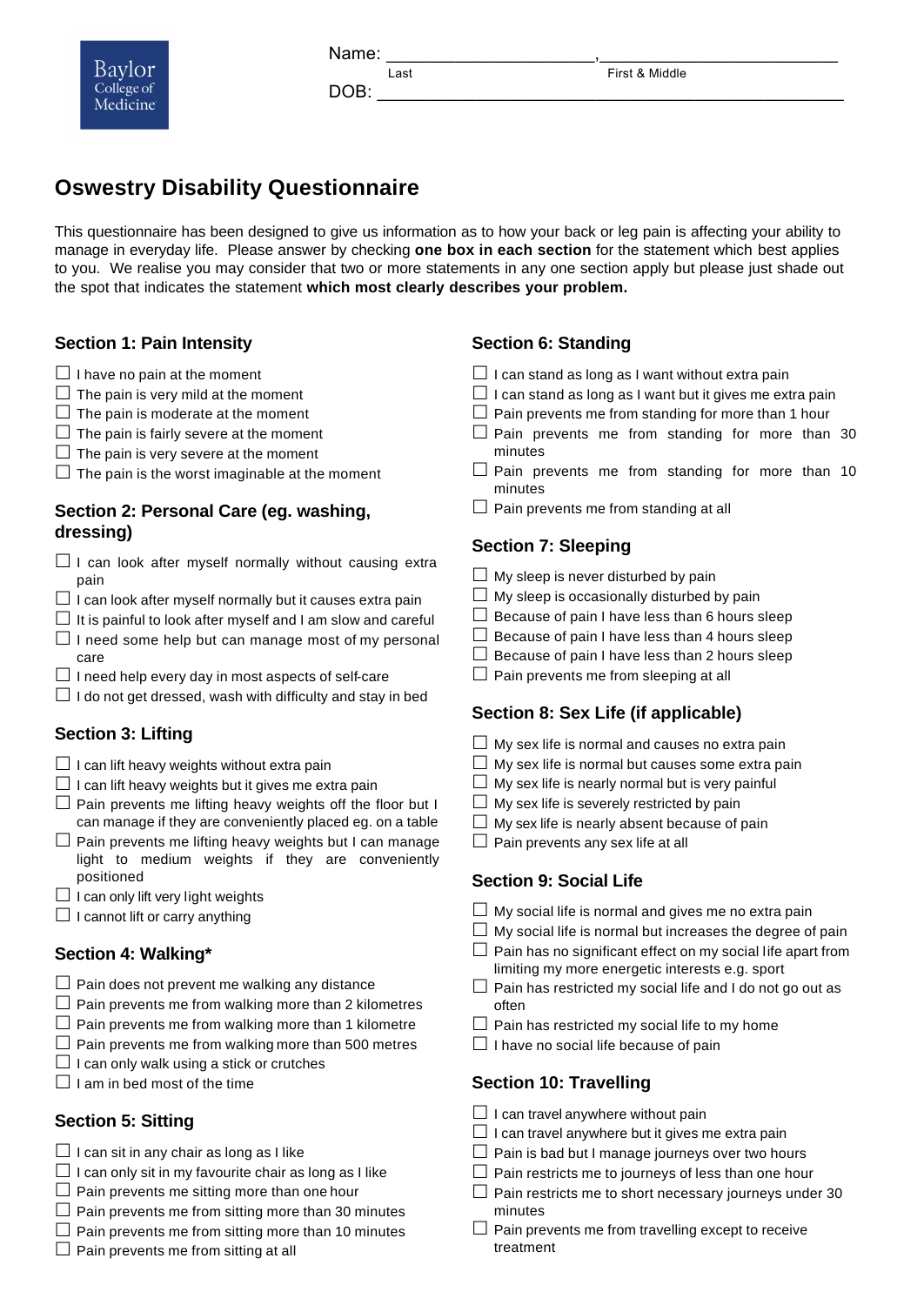Last First & Middle

DOB \_\_\_\_\_\_\_\_\_\_\_\_\_\_\_\_\_\_\_\_\_\_\_\_\_\_\_\_\_\_\_\_\_\_\_\_\_\_\_\_\_\_\_\_\_\_\_\_\_\_\_\_\_\_\_\_

# **EQ-5D-3L**

By circling one statement in each group below, please indicate which statements best describe your own health state today.

## **Mobility**

I have no problems in walking about I have some problems in walking about I am confined to bed

## **Self-Care**

I have no problems with self-care I have some problems washing or dressing myself I am unable to wash or dress myself

## Usual Activities (e.g. work, study, housework, family or *leisure activities)*

I have no problems with performing my usual activities I have some problems with performing my usual activities I am unable to perform my usual activities

## **Pain/Discomfort**

I have no pain or discomfort I have moderate pain or discomfort I have extreme pain or discomfort

## **Anxiety/Depression**

I am not anxious or depressed I am moderately anxious or depressed I am extremely anxious or depressed

To help people say how good or bad a health state is, we have drawn a scale (rather like a thermometer) on which the best state you can imagine is marked 100 and the worst state you can imagine is marked 0.

We would like you to indicate on this scale how good or bad your own health is today, in your opinion. Please do this by drawing a line from the box below to whichever point on the scale indicates how good or bad your health state is today.

Best imaginable health state

> 100  $8\bigpm 0$  $\bigtriangledown_0$  $6\overline{•}0$ 5す0  $3\bigstar 0$  $2\bar{+}0$

> > $\mathbf 0$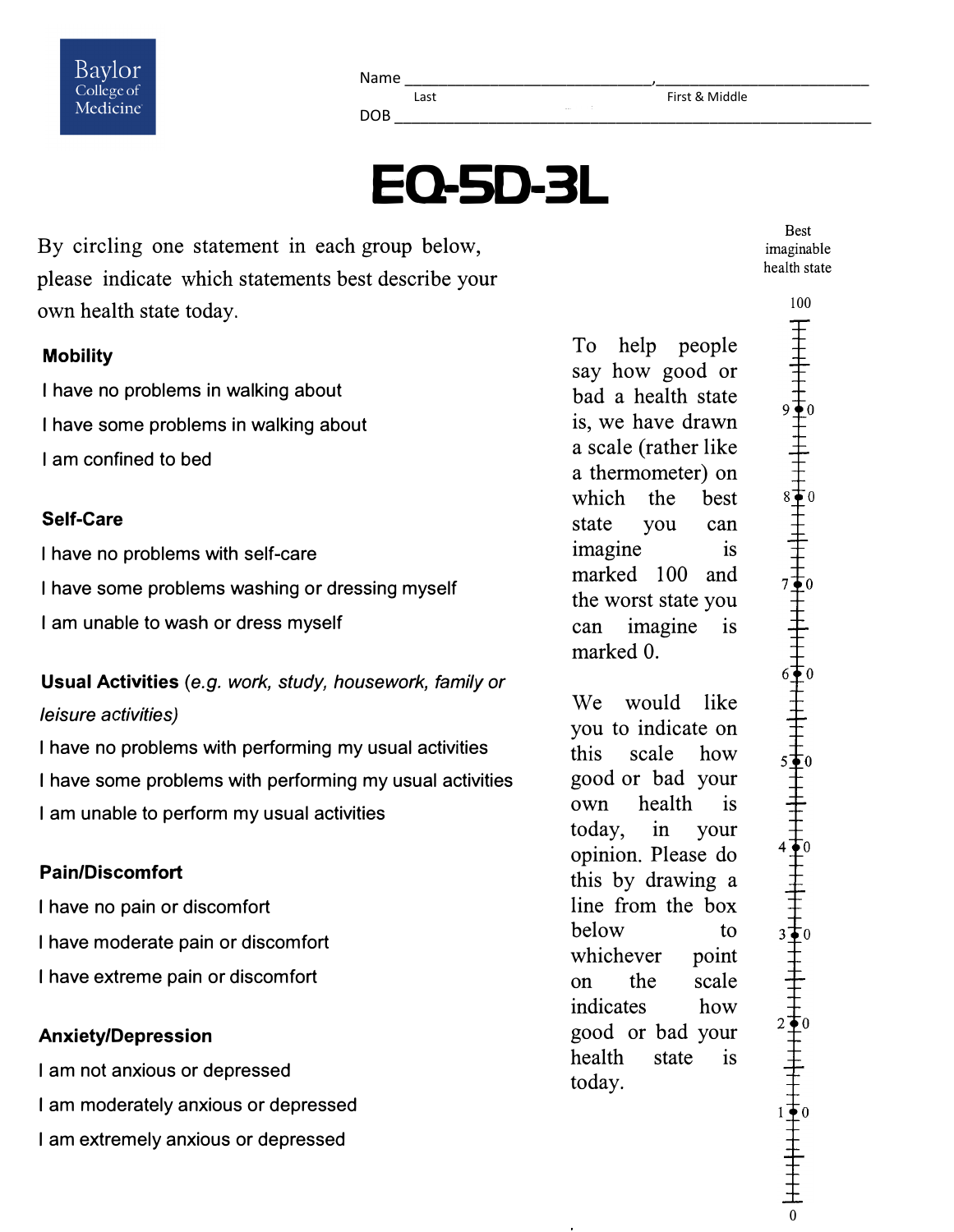## **Your Health and Well-Being**

## **1. In general, would you say your health is:**



## **2. Compared to one year ago, how would you rate your health in general now?**

| Much better<br>now than one<br>year ago | Somewhat<br>better now<br>than one year | About the<br>same as one<br>year ago | Somewhat<br>worse now<br>than one year<br>ago | Much worse<br>now than one<br>year ago |
|-----------------------------------------|-----------------------------------------|--------------------------------------|-----------------------------------------------|----------------------------------------|
|                                         | ago                                     |                                      |                                               |                                        |

## **3. The following questions are about activities you might do during a typical day. Does your health now limit you in these activities? If so, how much?**

|                                                                                               | Yes,<br>limited<br>a lot | Yes,<br>limited<br>a little | No, not<br>limited<br>at all |
|-----------------------------------------------------------------------------------------------|--------------------------|-----------------------------|------------------------------|
|                                                                                               |                          |                             |                              |
| . Vigorous activities, such as running, lifting<br>heavy objects, participating in strenuous  |                          |                             |                              |
| <b>Moderate activities</b> , such as moving a table,<br>pushing a vacuum cleaner, bowling, or |                          |                             |                              |
|                                                                                               |                          |                             |                              |
|                                                                                               |                          |                             |                              |
|                                                                                               |                          |                             |                              |
|                                                                                               |                          |                             |                              |
|                                                                                               |                          |                             |                              |
|                                                                                               |                          |                             |                              |
|                                                                                               |                          |                             |                              |
|                                                                                               |                          |                             |                              |

SF-36v2™ Health Survey© 1996, 2000 by QualityMetric Incorporated and Medical Outcomes Trust. All Rights Reserved.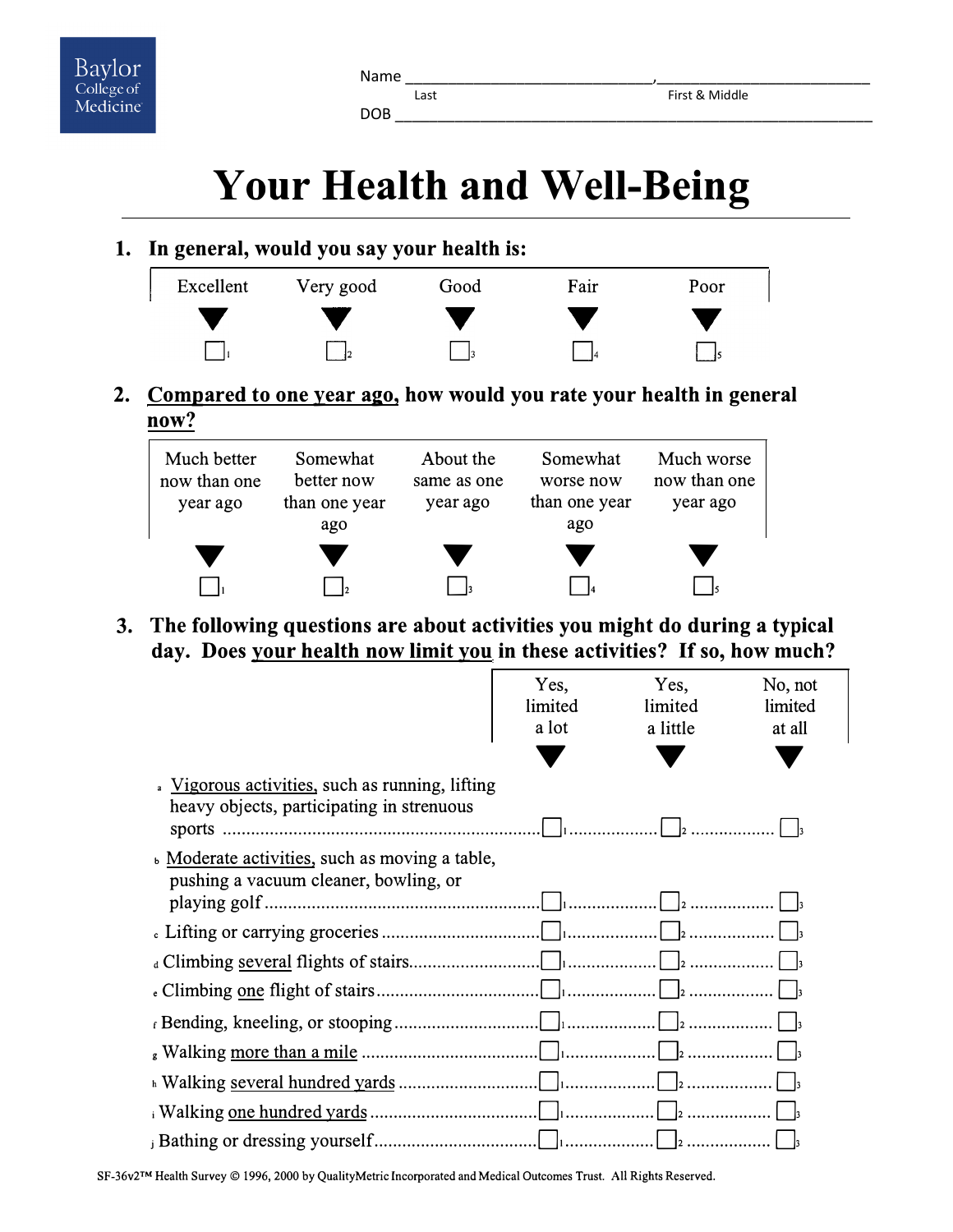Baylor College of Medicine

**4. During the past 4 weeks, how much of the time have you had any of the following problems with your work or other regular daily activities as a result of your physical health?**



**5. During the past 4 weeks, how much of the time have you had any of the following problems with your work or other regular daily activities as a result of any emotional problems (such as feeling depressed or anxious)?**

|                                                              |  | All of Most of Some of A little None of<br>the time the time the time of the the time | time |  |
|--------------------------------------------------------------|--|---------------------------------------------------------------------------------------|------|--|
|                                                              |  | <b>VVV</b>                                                                            |      |  |
| <sup>a</sup> Cut down on the <u>amount of time</u> you spent |  |                                                                                       |      |  |
|                                                              |  |                                                                                       |      |  |
| . Did work or other activities less carefully                |  |                                                                                       |      |  |

**6. During the past 4 weeks, to what extent has your physical health or emotional problems interfered with your normal social activities with family, friends, neighbors, or groups?**

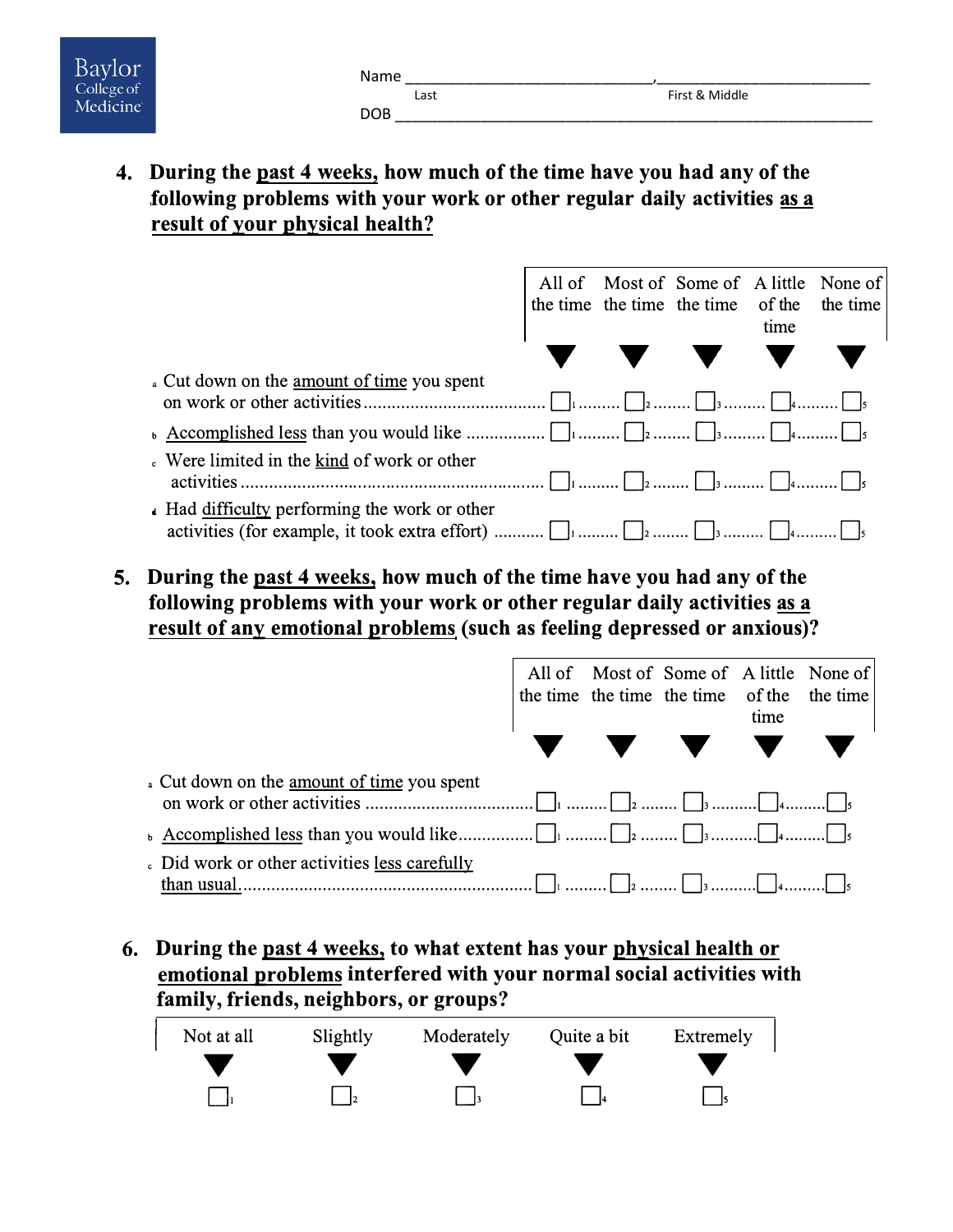

**7.** How much bodily pain have you had during the past 4 weeks?



**8. During the past 4 weeks, how much did pain interfere with your normal work (including both work outside the home and housework)?**



**9. These questions are about how you feel and how things have been with you during the past 4 weeks. For each question, please give the one answer that comes closest to the way you have been feeling. How much of the time** during the past 4 weeks...

|                                                                                                                                                                                                                                     | All of<br>the time | the time the time | Most of Some of | A little<br>of the<br>time | None of<br>the time |
|-------------------------------------------------------------------------------------------------------------------------------------------------------------------------------------------------------------------------------------|--------------------|-------------------|-----------------|----------------------------|---------------------|
|                                                                                                                                                                                                                                     |                    |                   |                 |                            |                     |
|                                                                                                                                                                                                                                     |                    |                   |                 |                            |                     |
|                                                                                                                                                                                                                                     |                    |                   |                 |                            |                     |
| E. Have you felt so down in the dumps                                                                                                                                                                                               |                    |                   |                 |                            |                     |
|                                                                                                                                                                                                                                     |                    |                   |                 |                            |                     |
| <b>If the U.S. Late Street Common Contract Common Common Common Common Common Common Common Common Common Common Common Common Common Common Common Common Common Common Common Common Common Common Common Common Common Commo</b> |                    |                   |                 |                            |                     |
|                                                                                                                                                                                                                                     |                    |                   |                 |                            |                     |
| f Have you felt downhearted and                                                                                                                                                                                                     |                    |                   |                 |                            |                     |
|                                                                                                                                                                                                                                     |                    |                   |                 |                            |                     |
|                                                                                                                                                                                                                                     |                    |                   |                 |                            |                     |
|                                                                                                                                                                                                                                     |                    |                   |                 |                            |                     |
|                                                                                                                                                                                                                                     |                    |                   |                 |                            |                     |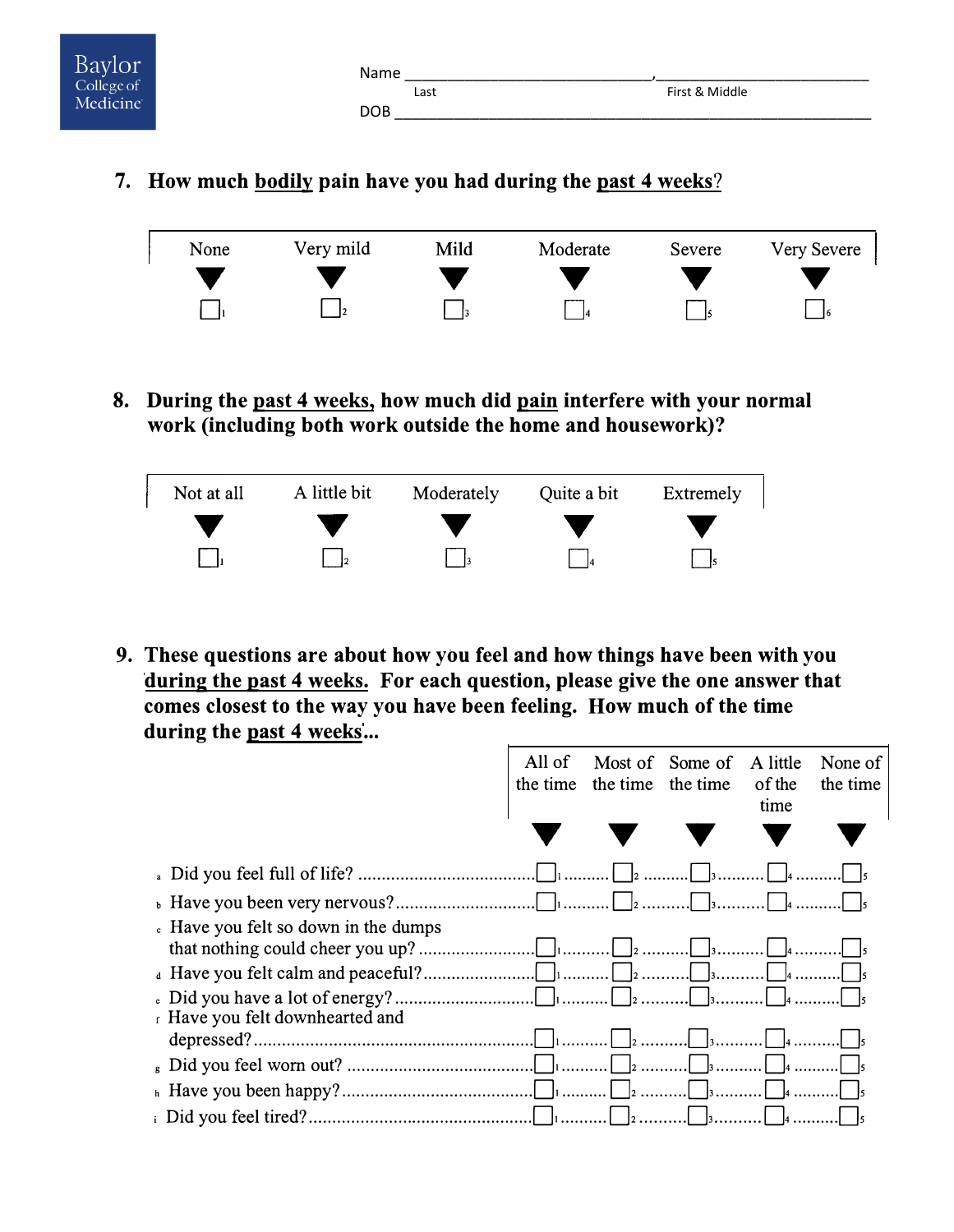## **10. During the past 4 weeks, how much of the time has your physical health or emotional problems interfered with your social activities (like visiting friends, relatives, etc.)?**

| All of the<br>time | Most of the<br>time | time | Some of the A little of the<br>time | None of the<br>time |
|--------------------|---------------------|------|-------------------------------------|---------------------|
|                    |                     |      |                                     |                     |
|                    |                     |      |                                     |                     |

## **11. How TRUE or FALSE is each of the following statements for you?**

|                                      | Definitely<br>true | Mostly<br>true | Don't<br>know | Mostly<br>false | Definitely<br>false |
|--------------------------------------|--------------------|----------------|---------------|-----------------|---------------------|
|                                      |                    |                |               |                 |                     |
| . I seem to get sick a little easier |                    |                |               |                 |                     |
|                                      |                    |                |               |                 |                     |
|                                      |                    |                |               |                 |                     |
|                                      |                    |                |               |                 |                     |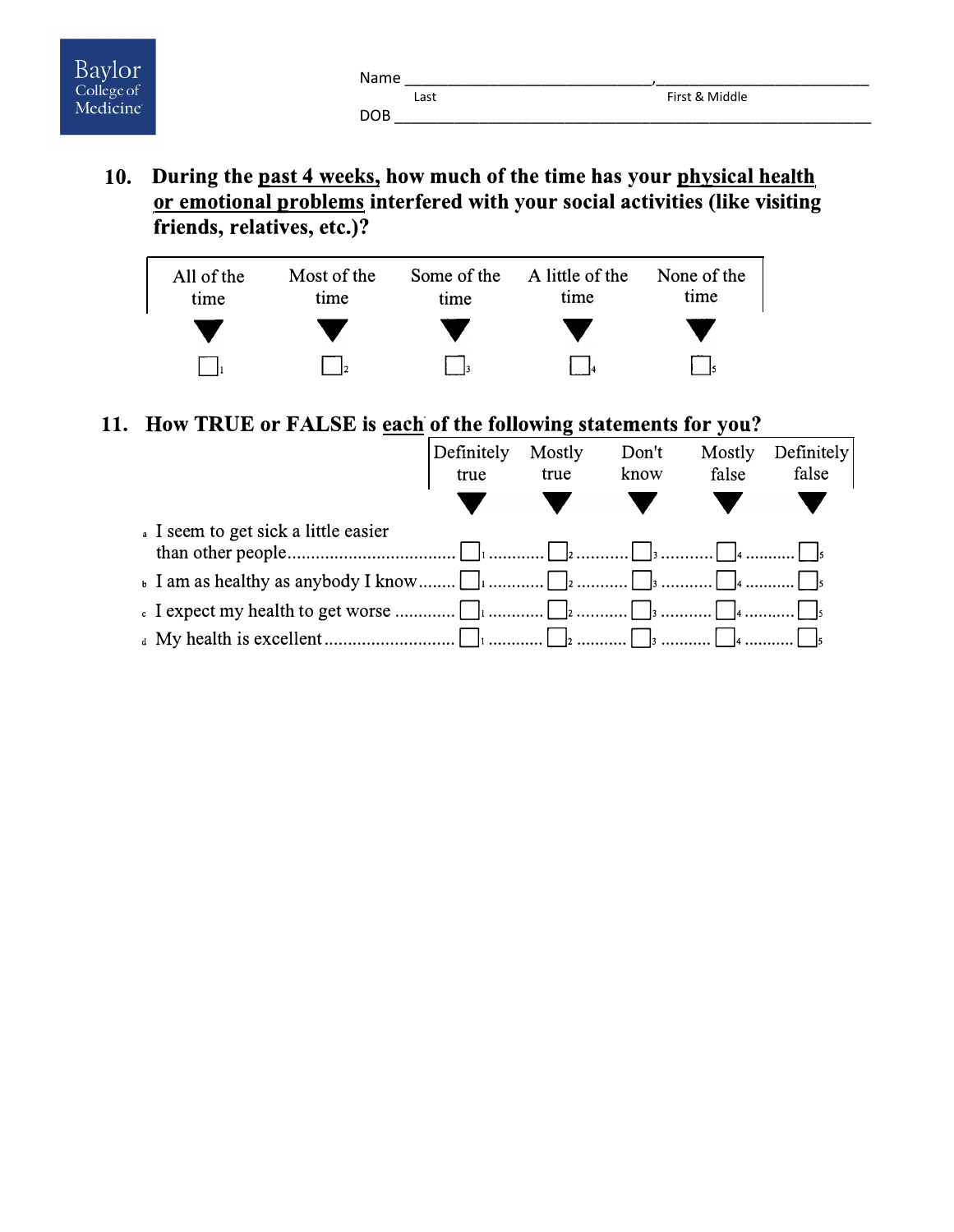Name \_\_\_\_\_\_\_\_\_\_\_\_\_\_\_\_\_\_\_\_\_\_\_\_\_\_\_,\_\_\_\_\_\_\_\_\_\_\_\_\_\_\_\_\_\_\_\_\_\_\_\_\_\_\_\_\_\_\_ Last **Example 2018** Last **First & Middle** DOB \_\_\_\_\_\_\_\_\_\_\_\_\_\_\_\_\_\_\_\_\_\_\_\_\_\_\_\_\_\_\_\_\_\_\_\_\_\_\_\_\_\_\_\_\_\_\_\_\_\_\_\_\_\_\_\_\_\_\_

## **PAIN QUESTIONNAIRE**

1. Use the diagram to indicate the location and type of your pain. Mark the drawing with the following letters that best describe your symptoms:

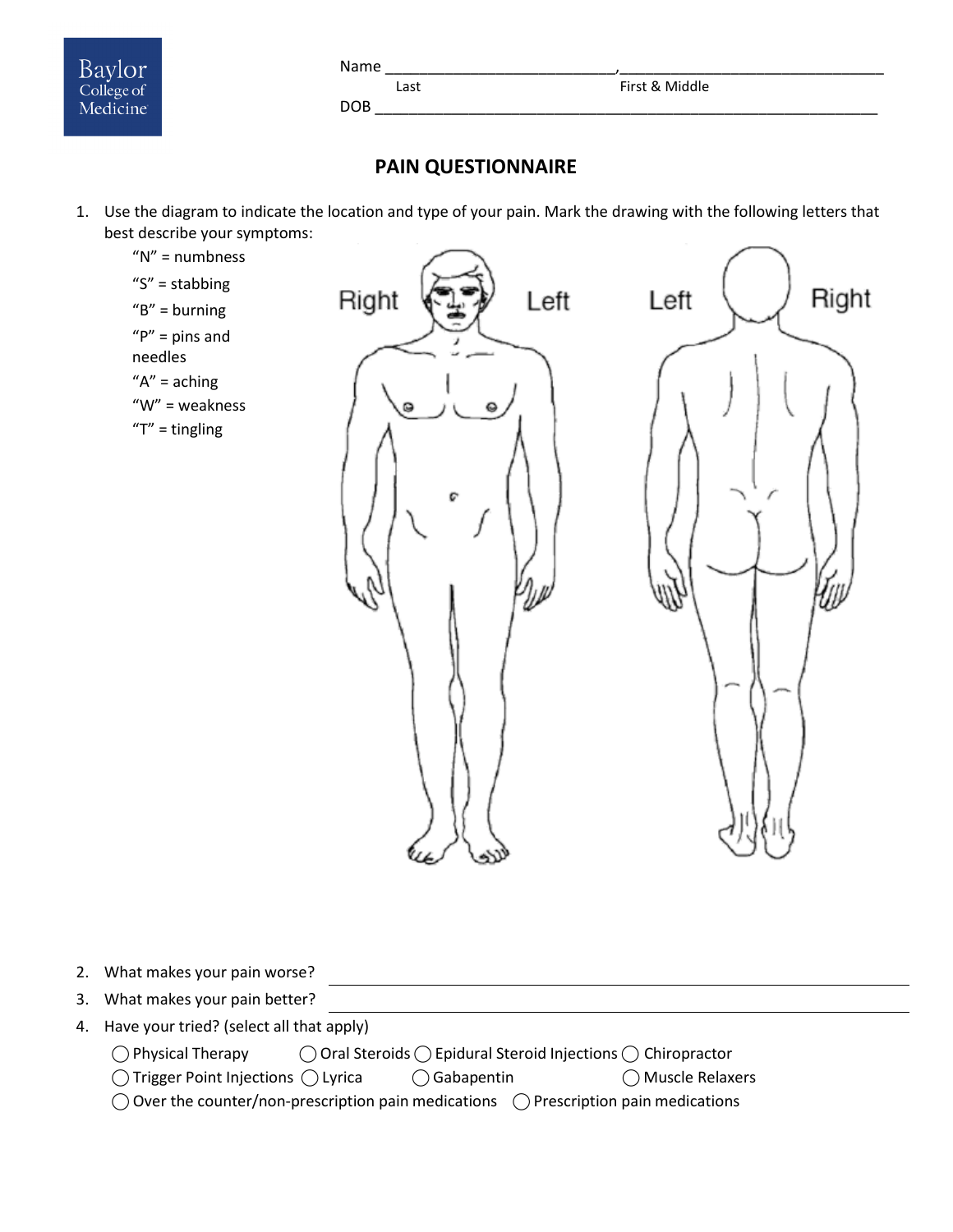DOB: \_\_\_\_\_\_\_\_\_\_\_\_\_\_\_\_\_\_\_\_\_\_\_\_\_\_\_\_\_\_\_\_\_\_\_\_\_\_\_\_\_\_\_\_\_\_\_

Last **Example 2018** Eirst & Middle

## **BACK/LEG PAIN ASSESSMENT TOOL**

**Please take a moment to review the scales shown below and select appropriately.** *Note:* **the left scale relates to back pain and the right scale relates to leg pain.**

**Part 1.**

- I do NOT have either back or leg pain **A.**
- I have back and/or leg pain **B.**

## **If you answered A., please stop here. If you answered B. please complete Parts 2 and 3.**

**Part 2.** Please select one:

- О Back pain: 0%; Leg Pain: 100%
- Ō Back pain: 10%; Leg Pain: 90%
- Ō Back pain: 25%; Leg Pain: 75%
- O Back pain: 50%; Leg Pain: 50%
- Ö Back pain: 75%; Leg Pain: 25%
- O Back pain: 90%; Leg Pain: 10%
- О Back pain: 100%; Leg Pain: 0%

## **Part 3.**

#### **BACK PAIN**

 Circle the number that best describes the level of *back pain* you have experienced in the past month



#### If pain, how long has **back pain** been present?

- 1 year
- 5 years
- 10 years
- 15 years
- 20 years or greater

#### **LEG PAIN**

Circle the number that best describes the level of *leg pain* you have experienced in the past month



If pain, how long has **leg pain** been present?

- 1 year
- 5 years
- 10 years
- 15 years
- 20 years or greater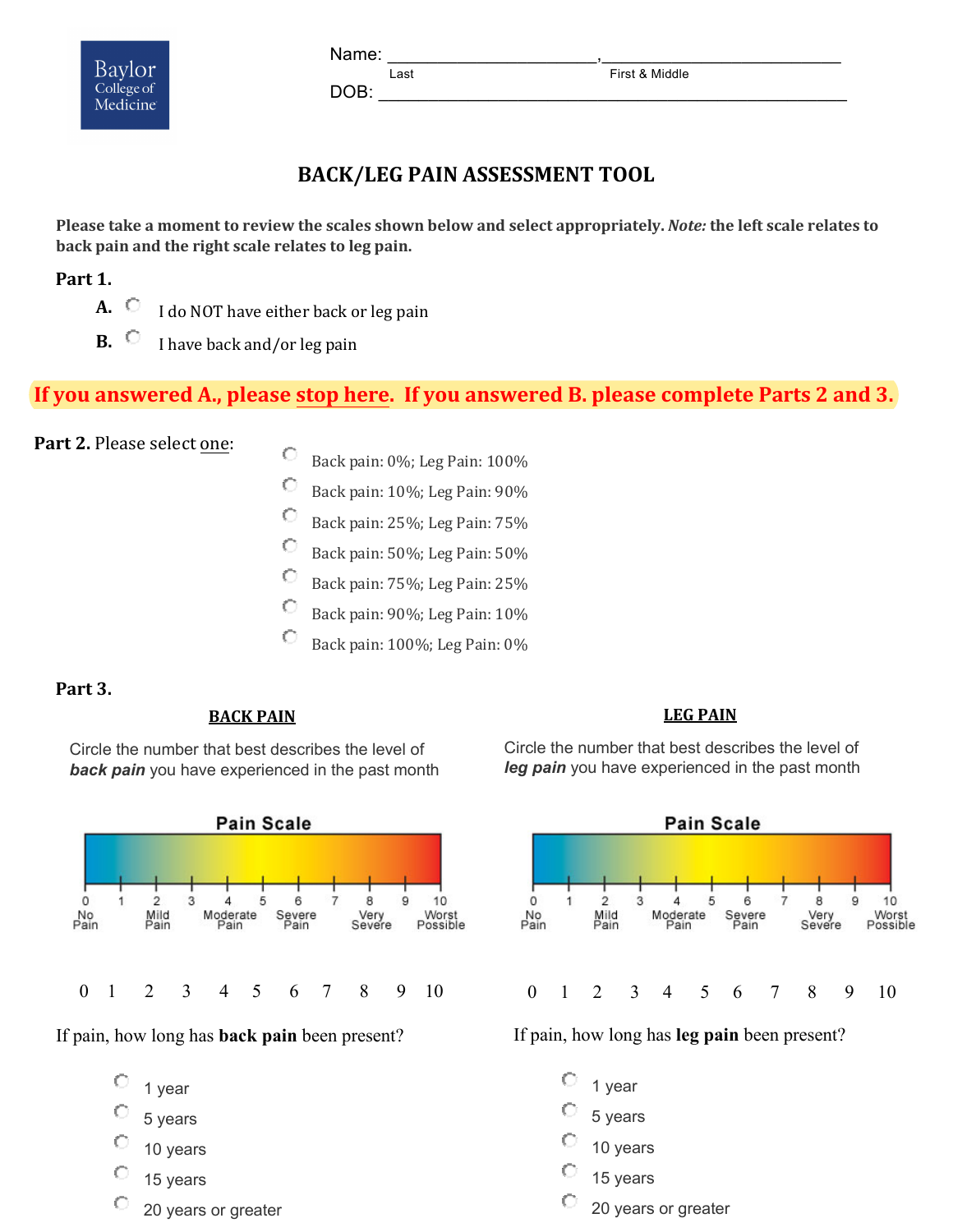Last **Example 2018** Last **First & Middle** 

DOB \_\_\_\_\_\_\_\_\_\_\_\_\_\_\_\_\_\_\_\_\_\_\_\_\_\_\_\_\_\_\_\_\_\_\_\_\_\_\_\_\_\_\_\_\_\_\_\_\_\_\_\_\_\_\_\_

## **NECK/ARM PAIN ASSESSMENT TOOL**

**Please take a moment to review the scales shown below and select appropriately.** *Note:* **the left scale relates to Neck pain and the right scale relates to Arm pain.**

**Part 1.**

- I do NOT have either Neck or Arm pain **A.**
- I have Neck and/or Arm pain  $\mathbf{B}$ .  $\heartsuit$

## **If you answered A., please stop here. If you answered B. please complete Parts 2 and 3.**

**Part 2.** Please select one:

- О Neck pain: 0%; Arm Pain: 100%
- $\circ$ Neck pain: 10%; Arm Pain: 90%
- О Neck pain: 25%; Arm Pain: 75%
- O Neck pain: 50%; Arm Pain: 50%
- Ō Neck pain: 75%; Arm Pain: 25%
- О Neck pain: 90%; Arm Pain: 10%
- O Neck pain: 100%; Arm Pain: 0%

#### **Part 3.**





If pain, how long has **Neck pain** been present?

- 1 year
- 5 years
- 10 years
- С 15 years
- 
- О 20 years or greater

#### **ARM PAIN**

Circle the number that best describes the level of *Arm pain* you have experienced in the past month



If pain, how long has **Arm pain** been present?

- 1 year 5 years 10 years
- 15 years
- 20 years or greater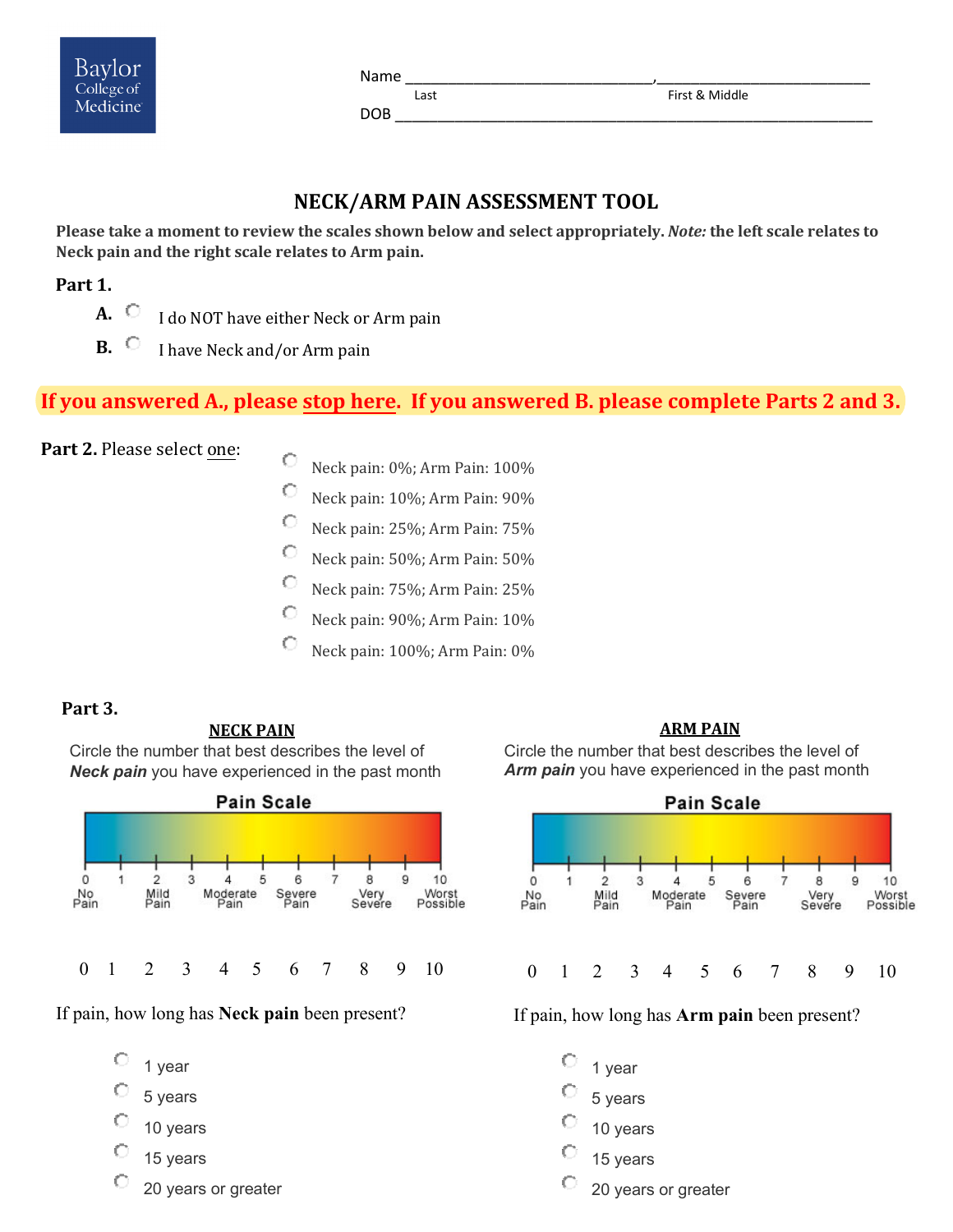Last **Example 2018** Last **First & Middle** 

## PLEASE COMPLETE FOR NECK PAIN ONLY

## **Neck Disability Index**

#### **Instructions**

This questionnaire has been designed to give your health practitioner information as to how your neck pain has affected your ability to manage in everyday life. Please answer every section and mark in each section only the ONE box which applies to you. We realise you may consider that two of the statements in any one section relate to you, but please just mark the box which most closely describes your problem.

#### **Section 1 - Pain intensity**

- $\Box$  I have no pain at the moment.
- $\Box$  The pain is very mild at the moment.
- $\Box$  The pain is moderate at the moment.
- $\Box$  The pain is fairly severe at the moment.
- $\Box$  The pain is very severe at the moment.
- $\Box$  The pain is the worst imaginable at the moment.

#### **Section 2 - Personal care (washing, dressing)**

- $\Box$  I can look after myself normally without causing extra pain.
- $\Box$  I can look after myself normally but it causes extra pain.
- $\Box$  It is painful to look after myself and I am slow and careful.
- $\Box$  I need some help but manage most of my personal care.
- $\Box$  I need help every day in most aspects of self-care.
- $\Box$  I do not get dressed, I wash with difficulty and stay in bed.

#### **Section 3 - Lifting**

DOB \_\_\_\_\_\_\_\_\_\_\_\_\_\_\_\_\_\_\_\_\_\_\_\_\_\_\_\_\_\_\_\_\_\_\_\_\_\_\_\_\_\_\_\_\_\_\_\_\_\_\_\_\_\_\_\_

|                | I can lift heavy weights without extra pain.                                                                                                   |
|----------------|------------------------------------------------------------------------------------------------------------------------------------------------|
|                | I can lift heavy weights but it gives extra pain.                                                                                              |
|                | Pain prevents me from lifting heavy weights off<br>the floor, but I can manage if they are<br>conveniently positioned, for example on a table. |
| $\mathbf{I}$   | Pain prevents me from lifting heavy weights,<br>but I can manage light to medium weights if<br>they are conveniently positioned.               |
|                | I can lift very light weights.                                                                                                                 |
|                | I cannot lift or carry anything at all.                                                                                                        |
|                |                                                                                                                                                |
|                |                                                                                                                                                |
|                | <b>Section 4 – Reading</b>                                                                                                                     |
|                | I can read as much as I want to with no pain<br>in my neck.                                                                                    |
|                | I can read as much as I want to with slight<br>pain in my neck.                                                                                |
| $\blacksquare$ | I can read as much as I want with moderate<br>pain in my neck.                                                                                 |
|                | I cannot read as much as I want because of<br>moderate pain in my neck.                                                                        |

 $\Box$  I cannot read at all.